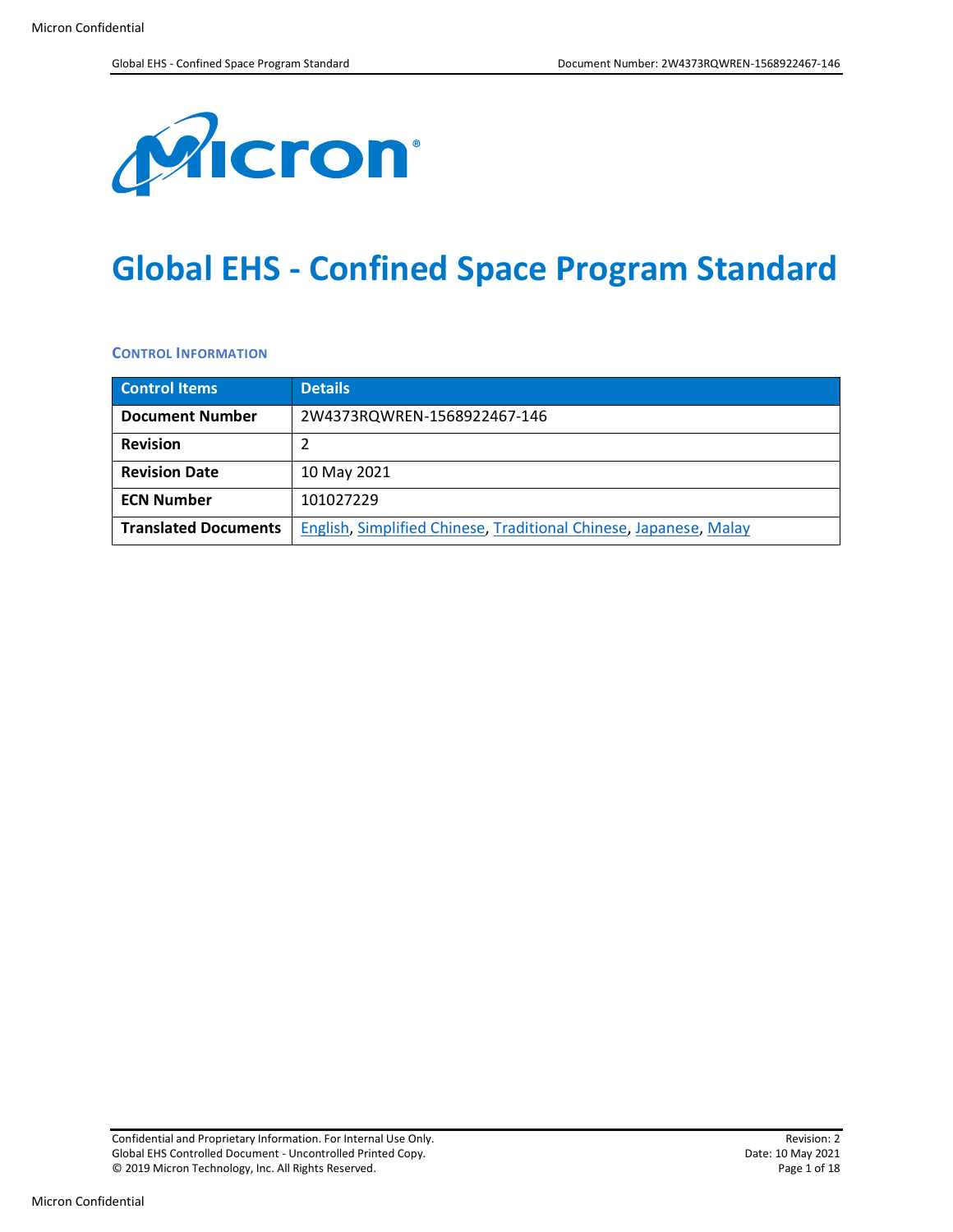### **Contents**

| 1   |      |  |  |  |
|-----|------|--|--|--|
| 2   |      |  |  |  |
| 3   |      |  |  |  |
| 4   |      |  |  |  |
| 5   |      |  |  |  |
| 6   |      |  |  |  |
|     | 6.1  |  |  |  |
|     | 6.2  |  |  |  |
|     | 6.3  |  |  |  |
|     | 6.4  |  |  |  |
|     | 6.5  |  |  |  |
|     | 6.6  |  |  |  |
|     | 6.7  |  |  |  |
|     | 6.8  |  |  |  |
| 6.9 |      |  |  |  |
|     | 6.10 |  |  |  |
|     | 6.11 |  |  |  |
|     | 6.12 |  |  |  |
|     | 6.13 |  |  |  |
| 7   |      |  |  |  |
| 8   |      |  |  |  |
| 9   |      |  |  |  |

# **Tables**

# **Table of Figures**

|--|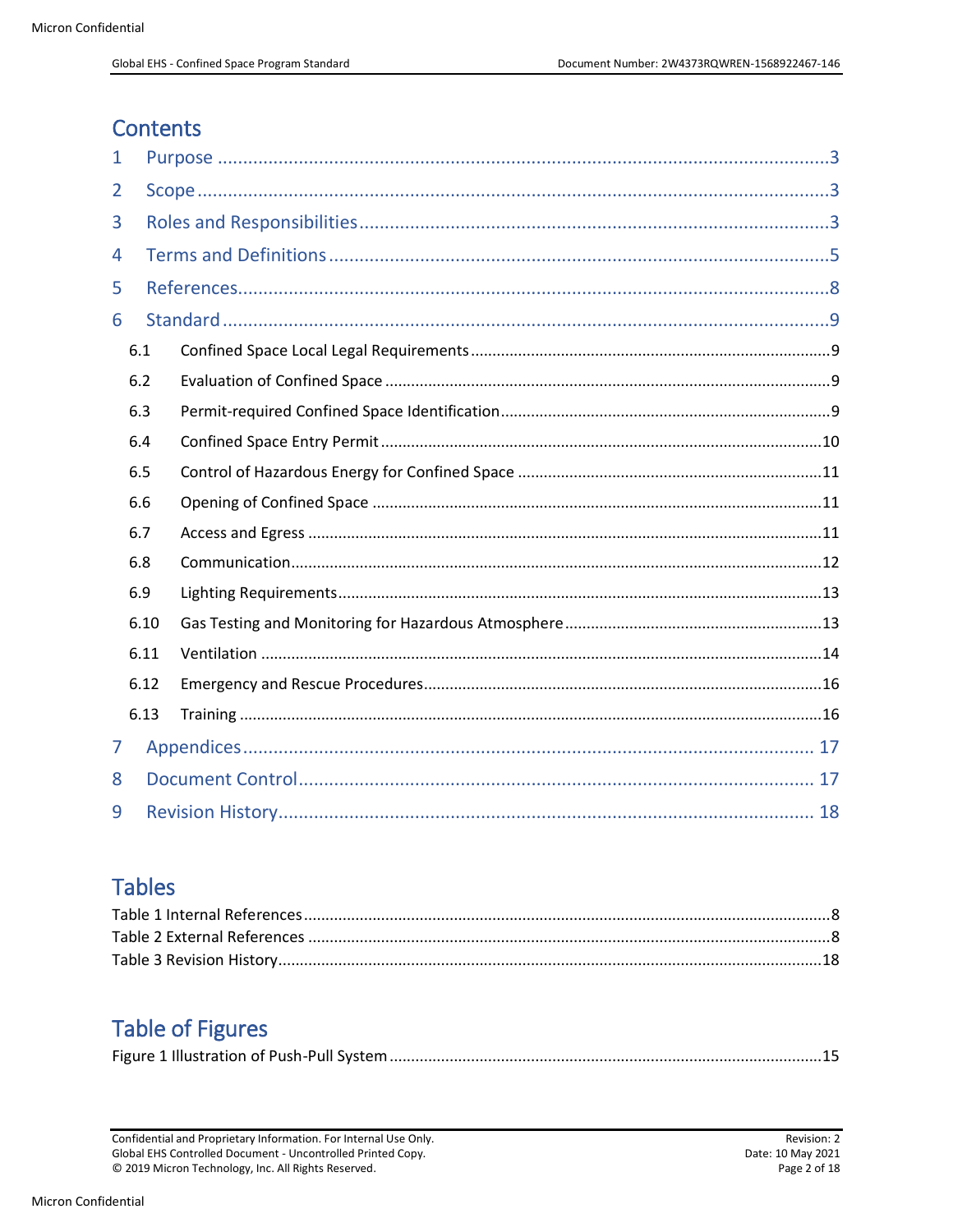### <span id="page-2-0"></span>1 Purpose

This fatality and serious injury prevention program describe the expectations for sites to protect Micron team members, contractors and vendors from hazards associated with of working inside a confined space. Possible confined space hazards may include:

- Atmospheric hazards from toxic or flammable gases or vapors, or oxygen deficient or oxygen rich environment;
- Operating equipment inside the confined space which can pinch/crush/entrap entrants:
- The possibility of liquids, gases, solids or hazardous energies being introduced to the space during occupancy;
- Rescuing the victim is more difficult. The interior configuration of a confined space often restricts the movement of people or equipment within it;
- Natural ventilation alone is often not sufficient to maintain breathable quality air because the interior configuration of some confined spaces does not allow air movement to circulate; or
- Conditions can change very quickly;

This is a minimum standard and sites may have additional requirements that may reflect local regulation or specific requirements associated with spaces at the site.

### <span id="page-2-1"></span>2 Scope

| <b>Items</b>           | <b>Details</b>                                                                                                                            |
|------------------------|-------------------------------------------------------------------------------------------------------------------------------------------|
|                        | Site(s) Impacted   All Micron manufacturing sites                                                                                         |
| <b>Target Audience</b> | All Micron team members and its partners, suppliers, vendors, and contractor<br>employees working in confined spaces at Micron facilities |

### <span id="page-2-2"></span>3 Roles and Responsibilities

| <b>Roles</b>                                               | <b>Responsibilities</b>                                                                                                                                                                                                                                                                                                                                                                                                                                                                                                                                                                                                                                                                               |
|------------------------------------------------------------|-------------------------------------------------------------------------------------------------------------------------------------------------------------------------------------------------------------------------------------------------------------------------------------------------------------------------------------------------------------------------------------------------------------------------------------------------------------------------------------------------------------------------------------------------------------------------------------------------------------------------------------------------------------------------------------------------------|
| Site<br>Leadership,<br>Site EHS<br>Manager, or<br>designee | Ensure compliance to the requirements of Global EHS Confined Space program.<br>Develop and implement a site Confined Space Entry program when entry into<br>permit-required confined spaces is performed.<br>Engage qualified person to identify and label, where possible, all the confined<br>spaces in the workplace<br>Ensure that all team members and contractor/vendor employees entering<br>confined spaces have been trained on confined space entry, hazards, and<br>protective measures<br>Responsible for reviewing confined space permits and updating the program<br>annually to ensure that team members participating in entry operations are<br>protected from permit space hazards. |
| Micron team<br>members,                                    | Adhere to the requirements of this program. Failure to comply with these<br>$\bullet$<br>requirements can result in disciplinary actions up to and including termination                                                                                                                                                                                                                                                                                                                                                                                                                                                                                                                              |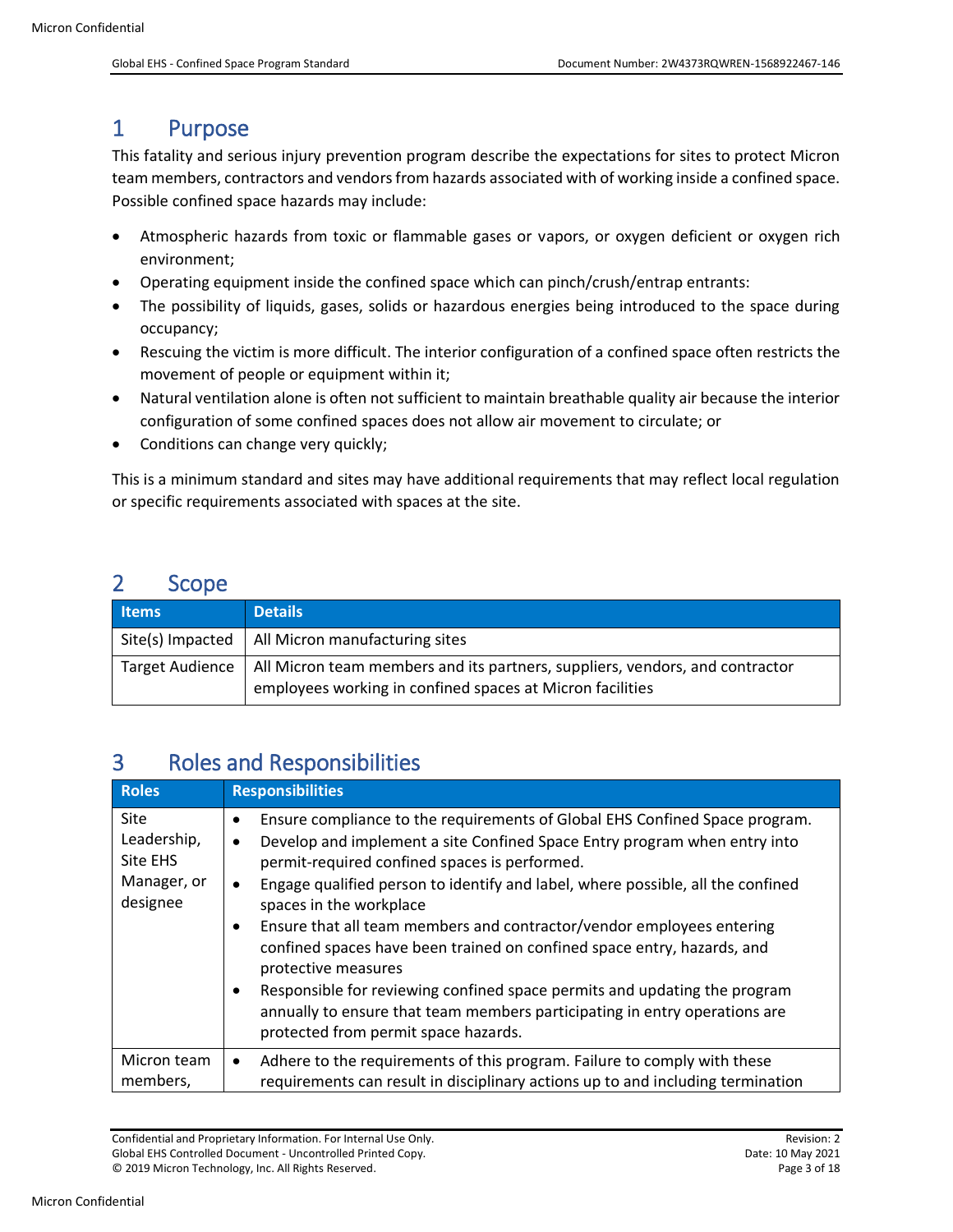| <b>Roles</b>                                                                                                                                                                                                                                                                                                                                                                                                                                                                                                                                                                                                                                                                                                                                                                                                                                           | <b>Responsibilities</b>                                                                                                                                                                                                                                                                                                                                                                                                                                                                                                                                                                                                                                                                                                                                                                                                                                                                                                                                                                                                                                                                                                                         |  |  |
|--------------------------------------------------------------------------------------------------------------------------------------------------------------------------------------------------------------------------------------------------------------------------------------------------------------------------------------------------------------------------------------------------------------------------------------------------------------------------------------------------------------------------------------------------------------------------------------------------------------------------------------------------------------------------------------------------------------------------------------------------------------------------------------------------------------------------------------------------------|-------------------------------------------------------------------------------------------------------------------------------------------------------------------------------------------------------------------------------------------------------------------------------------------------------------------------------------------------------------------------------------------------------------------------------------------------------------------------------------------------------------------------------------------------------------------------------------------------------------------------------------------------------------------------------------------------------------------------------------------------------------------------------------------------------------------------------------------------------------------------------------------------------------------------------------------------------------------------------------------------------------------------------------------------------------------------------------------------------------------------------------------------|--|--|
| Contractor/<br>Vendor<br>employees or<br>designee                                                                                                                                                                                                                                                                                                                                                                                                                                                                                                                                                                                                                                                                                                                                                                                                      | Do not enter into any confined space until authorized by required training and<br>$\bullet$<br>their supervisor<br>Record any problems encountered during any entry operation on the permit so<br>$\bullet$<br>that appropriate revisions to the confined space program can be made<br>Notify site EHS in the event that they become aware of a new confined space due<br>$\bullet$<br>to hazard, tool, or configuration changes                                                                                                                                                                                                                                                                                                                                                                                                                                                                                                                                                                                                                                                                                                                |  |  |
| <b>Global EHS</b>                                                                                                                                                                                                                                                                                                                                                                                                                                                                                                                                                                                                                                                                                                                                                                                                                                      | Maintain and ensure Global EHS Confined Space Standard is up to date.<br>$\bullet$<br>Audit the compliance of the standard through regular audits and site reviews.<br>$\bullet$                                                                                                                                                                                                                                                                                                                                                                                                                                                                                                                                                                                                                                                                                                                                                                                                                                                                                                                                                                |  |  |
| Manager,<br>Managers and supervisors are responsible for the health and safety of their team<br>$\bullet$<br>Supervisor,<br>members and for enforcing EHS Confined Space programs. Their responsibility is<br>Contractor /<br>to ensure that employees are adequately trained, and the entry permit is<br>Vendor Host,<br>completed and approved before carrying on with any work.<br>Equipment /<br>Work with site EHS to engage qualified person to identify and label, where<br>$\bullet$<br>Tool Owner,<br>possible, all the confined spaces in the workplace.<br>Area in-<br>Inform site EHS of any new confined spaces that will need evaluation or permit<br>$\bullet$<br>charge<br>required confined spaces that are not signed and therefore, not in the current site<br>inventory.<br>Conduct periodic evaluations of entry operations.<br>٠ |                                                                                                                                                                                                                                                                                                                                                                                                                                                                                                                                                                                                                                                                                                                                                                                                                                                                                                                                                                                                                                                                                                                                                 |  |  |
| Entry<br>Supervisor/<br>Assessor                                                                                                                                                                                                                                                                                                                                                                                                                                                                                                                                                                                                                                                                                                                                                                                                                       | Know the requirements of the confined space entry program, including proper<br>$\bullet$<br>execution of duties of entrants, attendants and rescue personnel<br>Know the space hazards, including information on the mode of exposure, signs or<br>$\bullet$<br>symptoms, and consequences<br>Verify that all required actions have been taken prior to endorsing the permit and<br>$\bullet$<br>allowing entry to begin, and ensure that acceptable conditions are maintained for<br>the duration of the entry<br>Verify that rescue services are available prior to and throughout the entry and<br>٠<br>that the means for summoning them are operable<br>Communicate the status and requirements of the entry to other entry<br>$\bullet$<br>supervisor(s) whenever the entry supervisor is changed<br>Terminate entry, assure removal of personnel and equipment, and revoke or<br>$\bullet$<br>cancel the permit when required<br>The entry supervisor/assessor may need to perform the role of an atmospheric<br>$\bullet$<br>tester and know how to properly conduct tests to ensure all areas where entrants<br>will access are tested |  |  |
| Attendant                                                                                                                                                                                                                                                                                                                                                                                                                                                                                                                                                                                                                                                                                                                                                                                                                                              | Provide standby assistance to entrants entering the confined space<br>٠<br>Direct entrants to exit the confined space when any irregularities are observed<br>$\bullet$<br>Initiate evacuation and emergency procedures.<br>٠<br>Monitor for any conditions or changes that could adversely affect the entry<br>٠<br>Remain at the entry point and maintain communication with the entrant(s) until<br>$\bullet$<br>relieved by another attendant or the entry is completed or terminated<br>Prevent unauthorized entry                                                                                                                                                                                                                                                                                                                                                                                                                                                                                                                                                                                                                         |  |  |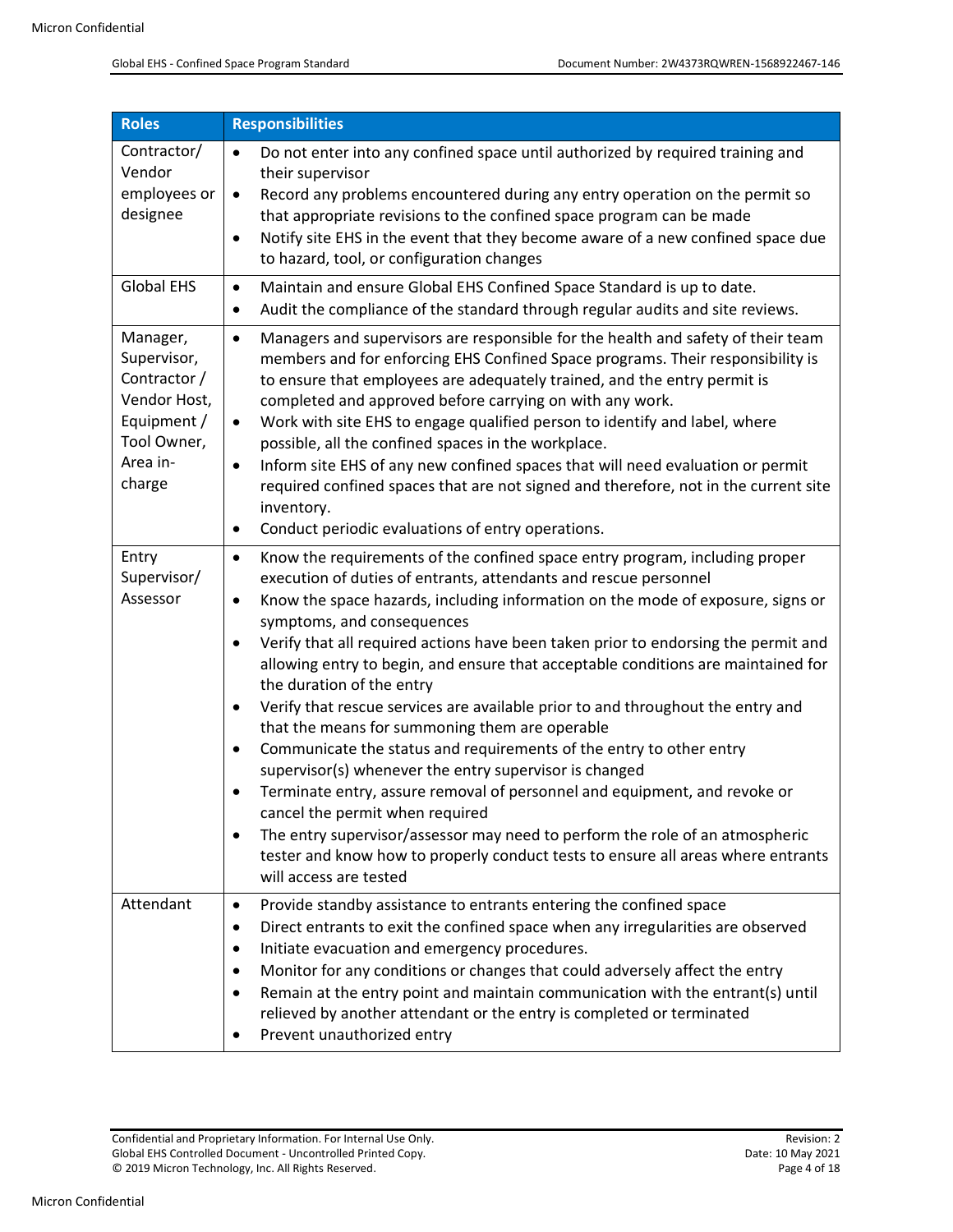| Roles   | <b>Responsibilities</b>                                                                                                                                                                                                                                                                                                                                                                                                                                                                                                                                                                                                                                                                                                                               |  |
|---------|-------------------------------------------------------------------------------------------------------------------------------------------------------------------------------------------------------------------------------------------------------------------------------------------------------------------------------------------------------------------------------------------------------------------------------------------------------------------------------------------------------------------------------------------------------------------------------------------------------------------------------------------------------------------------------------------------------------------------------------------------------|--|
| Entrant | Recognize potential hazards that may be encountered during the entry and<br>٠<br>proper use and limitations of equipment for control of these hazards. Inspect for<br>hazards not identified by atmospheric monitoring during entry activities<br>Respond to emergencies, which includes method(s) for self-rescue or evacuation<br>$\bullet$<br>Recognize symptoms and warning signs of exposure to potential hazards or<br>٠<br>prohibited conditions<br>Notify the attendant of any symptoms of exposure, emergency or unacceptable<br>٠<br>condition in the confined space<br>Exit the confined space immediately if symptoms, warning signs or unacceptable<br>$\bullet$<br>conditions occur or if directed by the attendant or entry supervisor |  |

# <span id="page-4-0"></span>4 Terms and Definitions

| <b>Terms</b>                                                        | <b>Definitions</b>                                                                         |  |
|---------------------------------------------------------------------|--------------------------------------------------------------------------------------------|--|
| Acceptable                                                          | The conditions that must exist in a permit-required confined space to allow entry and      |  |
| entry                                                               | to ensure that employees involved with a permit-required confined space entry can          |  |
| conditions                                                          | safely enter and work within the space.                                                    |  |
| Anchorage                                                           | A secure point of attachment for equipment such as lifelines, lanyards, deceleration       |  |
|                                                                     | devices, and rope descent systems.                                                         |  |
| Attendant                                                           | An individual stationed outside one or more permit-required confined spaces who            |  |
|                                                                     | monitors the authorized entrants and who performs all attendant's duties assigned in       |  |
|                                                                     | the employer's permit space program.                                                       |  |
| Authorized                                                          | An employee who is authorized by the employer to enter a permit-required confined          |  |
| entrant                                                             | space.                                                                                     |  |
| Body                                                                | Straps which may be secured about the employee in a manner that will distribute the        |  |
| harness                                                             | fall arrest forces over at least the thighs, pelvis, waist, chest and shoulders with means |  |
|                                                                     | for attaching it to other components of a personal fall arrest system.                     |  |
| Confined                                                            | "A space must meet the following criteria to be considered a confined space:               |  |
| space                                                               | - Limited or restricted means for entry or exit from the space                             |  |
|                                                                     | - The space must be large enough for a person to enter                                     |  |
|                                                                     | - The space is not designed for continuous human occupancy                                 |  |
|                                                                     | A space is considered a Permit-Required confined space if additional hazards exist.        |  |
|                                                                     | Please see Permit-Required Confined Space."                                                |  |
| Control of                                                          | The placement of a lock and tag on an energy isolating device, in accordance with an       |  |
| Hazardous                                                           | established procedure (EIP), ensuring that the energy isolating device and the             |  |
| Energy                                                              | equipment being controlled cannot be operated until the lock is removed.                   |  |
| (CoHE)                                                              |                                                                                            |  |
| Dangerous                                                           | Equipment, such as vats, tanks, electrical equipment, machinery, equipment or              |  |
| equipment                                                           | machinery with protruding parts, or other similar units, that, because of their function   |  |
| or form, may harm an employee who falls into or onto the equipment. |                                                                                            |  |
| Emergency                                                           | "A sudden, unplanned, serious event or situation that has the potential of putting         |  |
|                                                                     | human life, the environment, or property at risk such as earthquake, explosion, fire, or   |  |
|                                                                     | release of hazardous energy or chemicals.                                                  |  |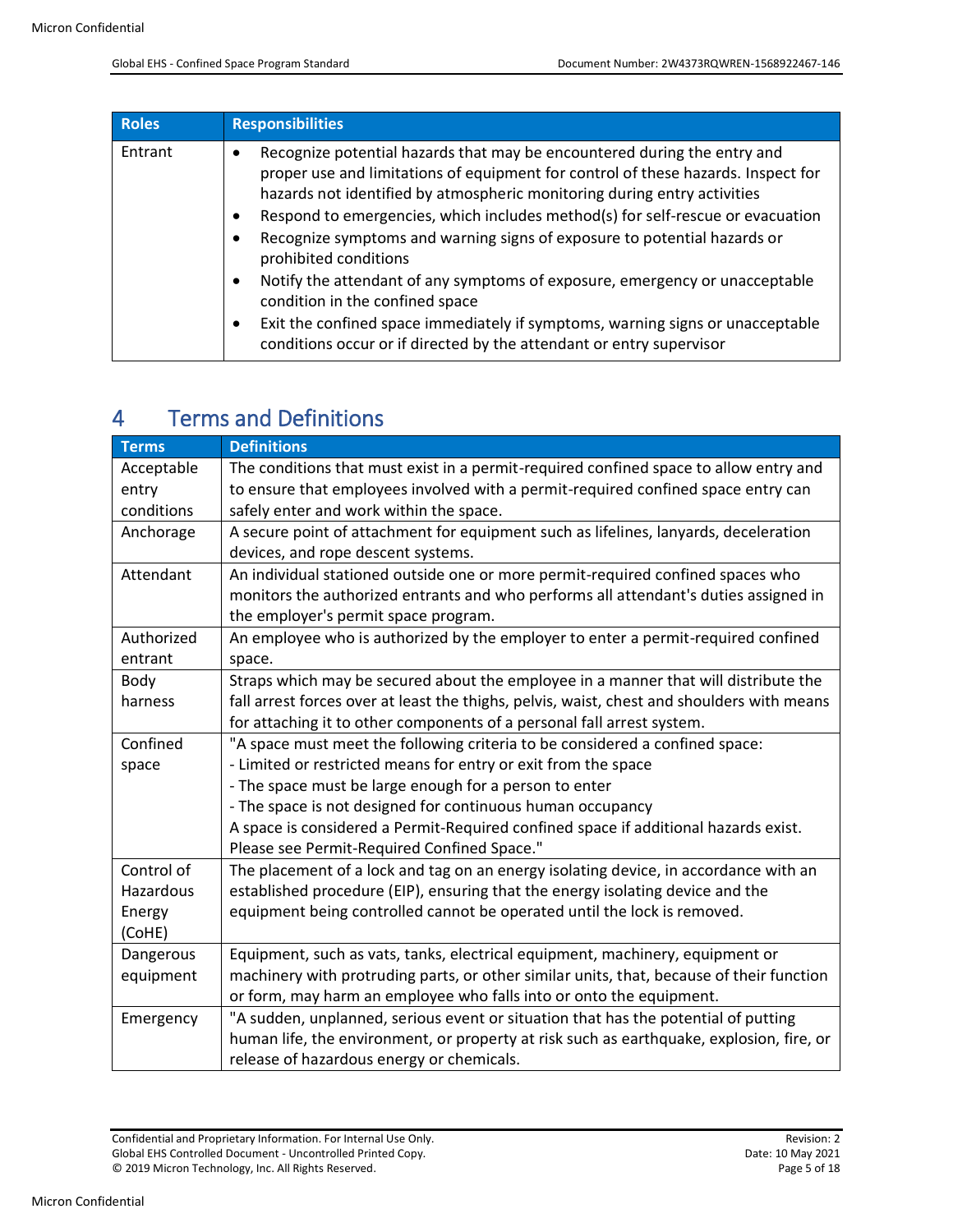| <b>Terms</b>                                                                                  | <b>Definitions</b>                                                                                                                   |  |
|-----------------------------------------------------------------------------------------------|--------------------------------------------------------------------------------------------------------------------------------------|--|
|                                                                                               | Context of Confined Space: Any occurrence (including any failure of hazard control or                                                |  |
|                                                                                               | monitoring equipment) or event internal or external to the permit space that could                                                   |  |
|                                                                                               | endanger entrants."                                                                                                                  |  |
| The surrounding and effective capture of a person by a liquid or finely divided<br>Engulfment |                                                                                                                                      |  |
|                                                                                               | (flowable) solid substance that can be aspirated to cause death by filling or plugging                                               |  |
|                                                                                               | the respiratory system or that can exert enough force on the body to cause death by                                                  |  |
|                                                                                               | strangulation, constriction, or crushing.                                                                                            |  |
| <b>Entry Permit</b>                                                                           | The written or printed document that is provided by the employer to allow and                                                        |  |
|                                                                                               | control entry into a permit-required confined space.                                                                                 |  |
| Entry                                                                                         | The person responsible for determining if acceptable entry conditions are present at a                                               |  |
| Supervisor/                                                                                   | permit-required confined space where entry is planned, for authorizing entry and                                                     |  |
| Assessor                                                                                      | overseeing entry operations, and for terminating entry as required by this section. An                                               |  |
|                                                                                               | entry supervisor also may serve as an attendant or as an authorized entrant, as long as                                              |  |
|                                                                                               | that person is trained and equipped as required by this section for each role he or she                                              |  |
|                                                                                               | fills.                                                                                                                               |  |
| Fall hazard                                                                                   | Any condition on a walking-working surface that exposes an employee to a risk of                                                     |  |
|                                                                                               | harm from a fall on the same level or to a lower level.                                                                              |  |
| Fall                                                                                          | Means any equipment, device, or system that prevents an employee from falling from                                                   |  |
| protection                                                                                    | an elevation or mitigates the effect of such a fall. Refer to the Work At Heights                                                    |  |
|                                                                                               | Standard for more details.                                                                                                           |  |
| Hazardous                                                                                     | "An atmosphere that may expose employees to the risk of death, incapacitation,                                                       |  |
| atmosphere                                                                                    | impairment of ability to self-rescue (that is, escape unaided from a permit space),                                                  |  |
|                                                                                               | injury, or acute illness from one or more of the following causes:                                                                   |  |
|                                                                                               | - Flammable gas, vapor, or mist in the atmosphere is 10 percent or more than its                                                     |  |
|                                                                                               | lower flammable limit (LFL) or lower explosive limit (LEL);                                                                          |  |
|                                                                                               | - Atmospheric oxygen concentration volume is less than 19.5 percent or more than                                                     |  |
|                                                                                               | 23.5 percent;                                                                                                                        |  |
|                                                                                               | - Atmospheric concentration of any substance in the atmosphere exceeding the                                                         |  |
|                                                                                               | permissible occupational exposure limit (OEL).<br>- Any other atmospheric condition that is immediately dangerous to life or health" |  |
| Hot work                                                                                      | The employer's written authorization to perform operations (for example, riveting,                                                   |  |
|                                                                                               | welding, cutting, burning, and heating) capable of providing a source of ignition.                                                   |  |
| permit<br>Injury                                                                              | Harm to any part of the body, either acute or chronic, caused by a traumatic or                                                      |  |
|                                                                                               | undesired event e.g. a fall from height, being struck by an object, ergonomic injuries,                                              |  |
|                                                                                               | chemical exposure, occupational illnesses, etc.                                                                                      |  |
| Isolation                                                                                     | The process by which a permit space is removed from service and completely                                                           |  |
|                                                                                               | protected against the release of energy and material into the space by such means as                                                 |  |
| Lanyard                                                                                       | A flexible line of rope, wire rope, or strap which generally has a connector at each end                                             |  |
|                                                                                               | for connecting the body harness to a deceleration device, lifeline, or anchorage.                                                    |  |
| Lifeline                                                                                      | A component consisting of a flexible line for connection to an anchorage at one end to                                               |  |
|                                                                                               | hang vertically (vertical lifeline), or for connection to anchorages at both ends to                                                 |  |
|                                                                                               | stretch horizontally (horizontal lifeline), and which serve s as a means for connecting                                              |  |
|                                                                                               | other components of a personal fall arrest system to the anchorage.                                                                  |  |
| Line                                                                                          | The intentional opening of a pipe, line, or duct that is or has been carrying flammable,                                             |  |
|                                                                                               |                                                                                                                                      |  |
|                                                                                               |                                                                                                                                      |  |
| breaking                                                                                      | corrosive, or toxic material, an inert gas, or any fluid at a volume, pressure, or<br>temperature capable of causing injury.         |  |

Confidential and Proprietary Information. For Internal Use Only.<br>
Global EHS Controlled Document - Uncontrolled Printed Copy. Date: 10 May 2021 Global EHS Controlled Document - Uncontrolled Printed Copy.<br>
© 2019 Micron Technology, Inc. All Rights Reserved. Date: 10 May 2021 Page 6 of 18 © 2019 Micron Technology, Inc. All Rights Reserved.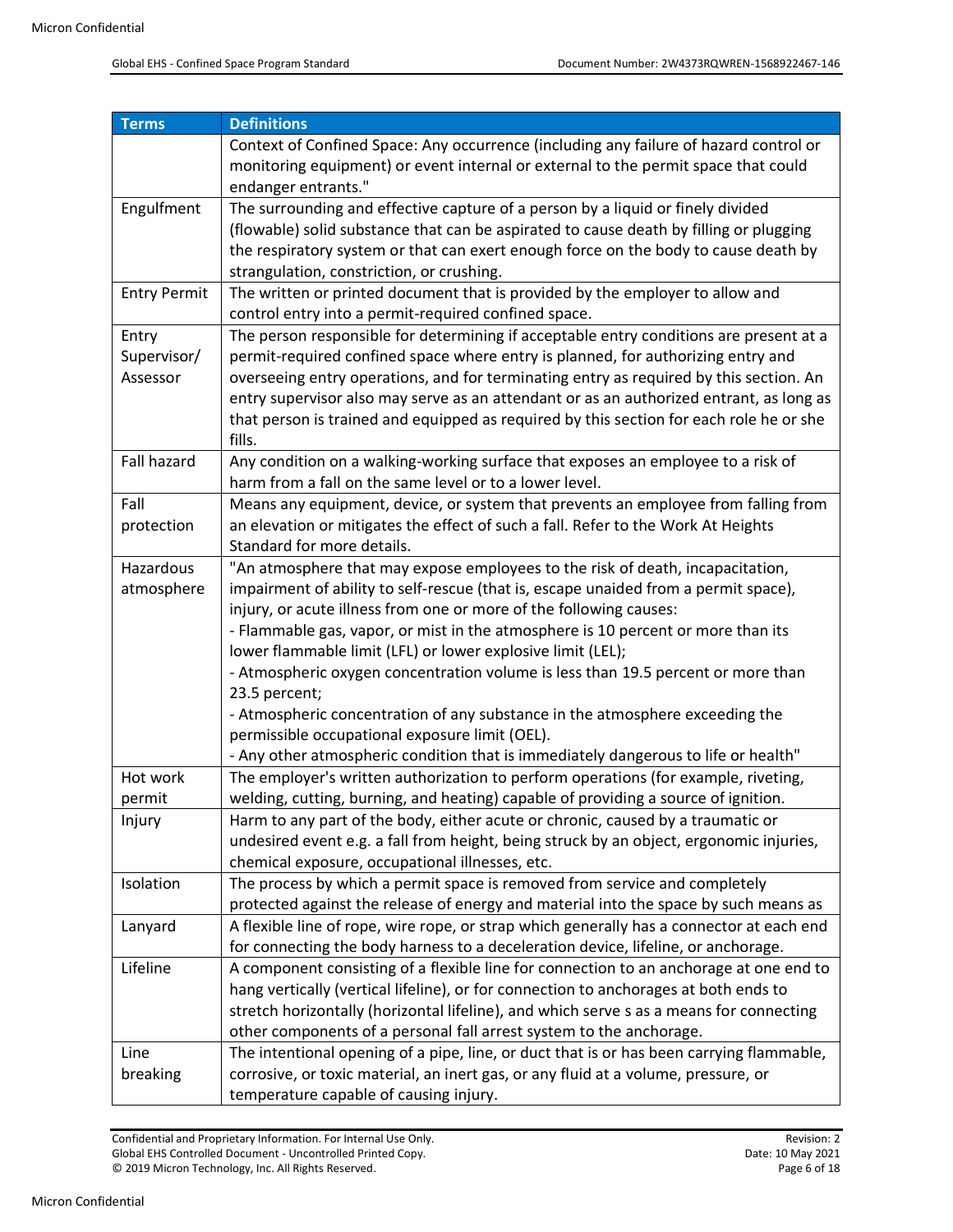| <b>Terms</b>  | <b>Definitions</b>                                                                      |  |  |
|---------------|-----------------------------------------------------------------------------------------|--|--|
| Lower         | "Refers to the lowest concentration of gas or vapor (% by volume in air) that will burn |  |  |
| Explosive     | or explode if an ignition source is present at ambient temperatures.                    |  |  |
| Limit (LEL)   |                                                                                         |  |  |
| Occupational  | A limit on the amount or concentration of a chemical to which workers may be            |  |  |
| Exposure      | exposed. Any recognized exposure limits. This includes the TLV (established by          |  |  |
| Limit (OEL)   | ACGIH), PEL (OSHA), WEEL (AIHA), REL (NIOSH), or other "approved consistent             |  |  |
|               | measures" for chemicals not identified by those groups.                                 |  |  |
| Permit-       | Any confined space, in which:                                                           |  |  |
| Required      | - A hazardous atmosphere exists: dangerous gases, vapors or fumes are liable to be      |  |  |
| Confined      | present to such an extent as to involve risk of fire or explosion, or persons being     |  |  |
| Space         | overcome thereby;                                                                       |  |  |
|               | - The supply of air is inadequate, or is likely to be reduced to be inadequate, for     |  |  |
|               | sustaining life;                                                                        |  |  |
|               | - There is a risk of engulfment by material; or                                         |  |  |
|               | - Has an internal configuration such that an entrant could be trapped or asphyxiated    |  |  |
|               | by inwardly converging walls or by a floor which slopes downward and tapers to a        |  |  |
|               | smaller cross-section.                                                                  |  |  |
| Personal fall | A system used to arrest an employee in a fall from a working level. It consists of an   |  |  |
| arrest        | anchorage, connectors, or body harness and may include a lanyard, deceleration          |  |  |
| system        | device, lifeline, or suitable combinations of these. Refer to the Work At Heights       |  |  |
|               | Standard for more details.                                                              |  |  |
| Personal fall | A system (including all components) an employer uses to provide protection from         |  |  |
| protection    | falling or to safely arrest an employee's fall if one occurs. Examples of personal fall |  |  |
| system        | protection systems include personal fall arrest systems, positioning systems, and       |  |  |
|               | travel restraint systems. Refer to the Work At Heights Standard for more details.       |  |  |
| Platform      | A walking-working surface that is elevated above the surrounding area.                  |  |  |
| Qualified     | Describes a person who, by possession of a recognized degree, certificate, or           |  |  |
| Personnel     | professional standing, or who by extensive knowledge, training, and experience has      |  |  |
|               | successfully demonstrated the ability to solve or resolve problems relating to the      |  |  |
|               | subject matter, the work, or the project.                                               |  |  |
| Rescue        | The personnel designated to rescue employees from permit-required confined spaces.      |  |  |
| service       |                                                                                         |  |  |
| Retrieval     | The equipment (including a retrieval line, chest or full-body harness, wristlets, if    |  |  |
| system        | appropriate, and a lifting device or anchor) used for non-entry rescue of persons from  |  |  |
|               | permit-required confined spaces.                                                        |  |  |
| Testing       | The process by which the hazards that may confront entrants of a permit-required        |  |  |
|               | confined space are identified and evaluated. Testing includes specifying the tests that |  |  |
|               | are to be performed in the permit space.                                                |  |  |
| Work area     | That portion of a walking/working surface where job duties are being performed.         |  |  |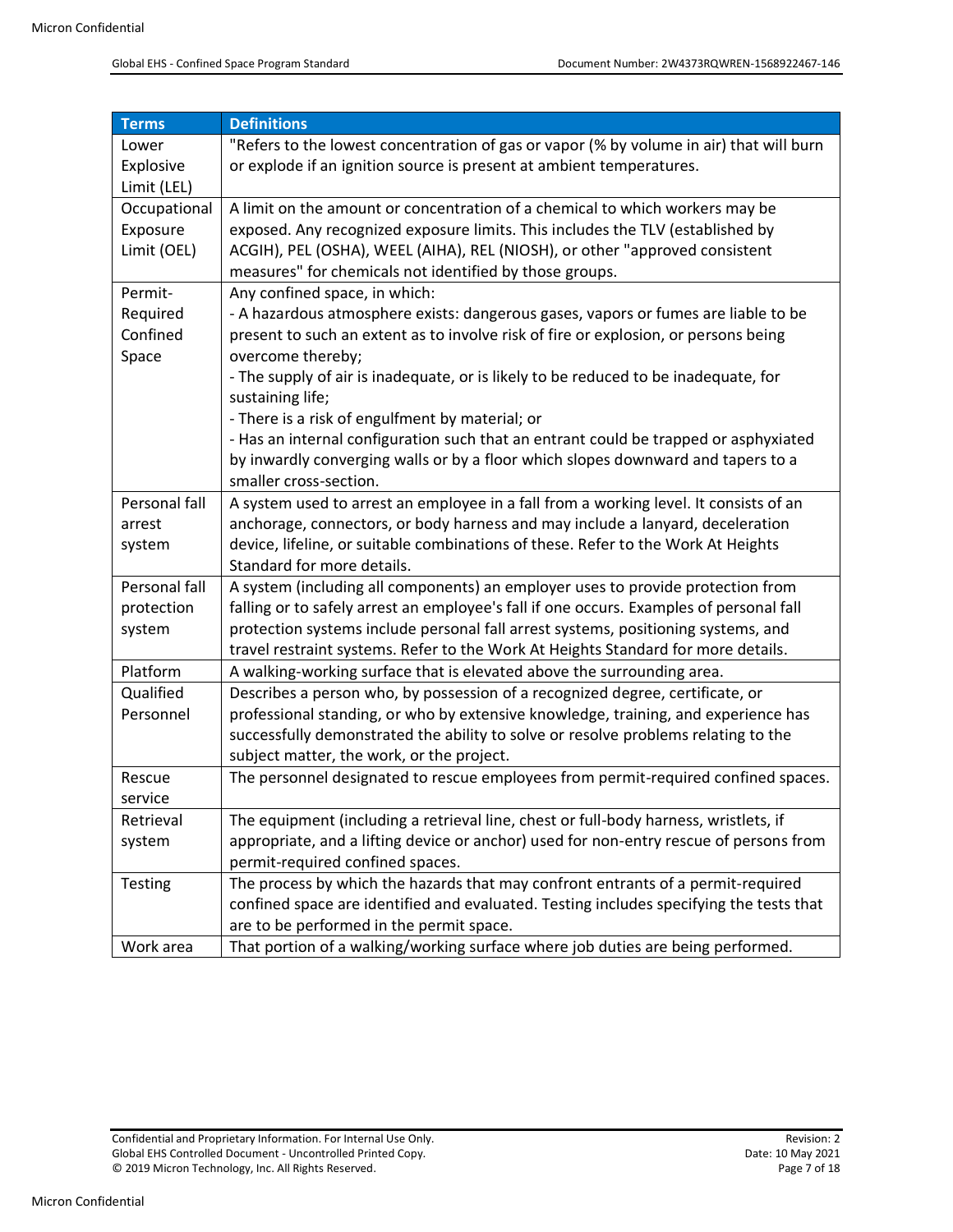# <span id="page-7-1"></span><span id="page-7-0"></span>5 References

Table 1 Internal References

| <b>Title</b>                                             | l Link                     |
|----------------------------------------------------------|----------------------------|
| Global EHS - Work At Heights Program Standard            | 2W4373RQWREN-1568922467-48 |
| Global EHS - Control of Hazardous Energy (CoHE) Standard | 2W4373RQWREN-1568922467-29 |

#### Table 2 External References

<span id="page-7-2"></span>

| Title | <b>TELL</b><br>LIIIN |
|-------|----------------------|
| N/A   | N/A                  |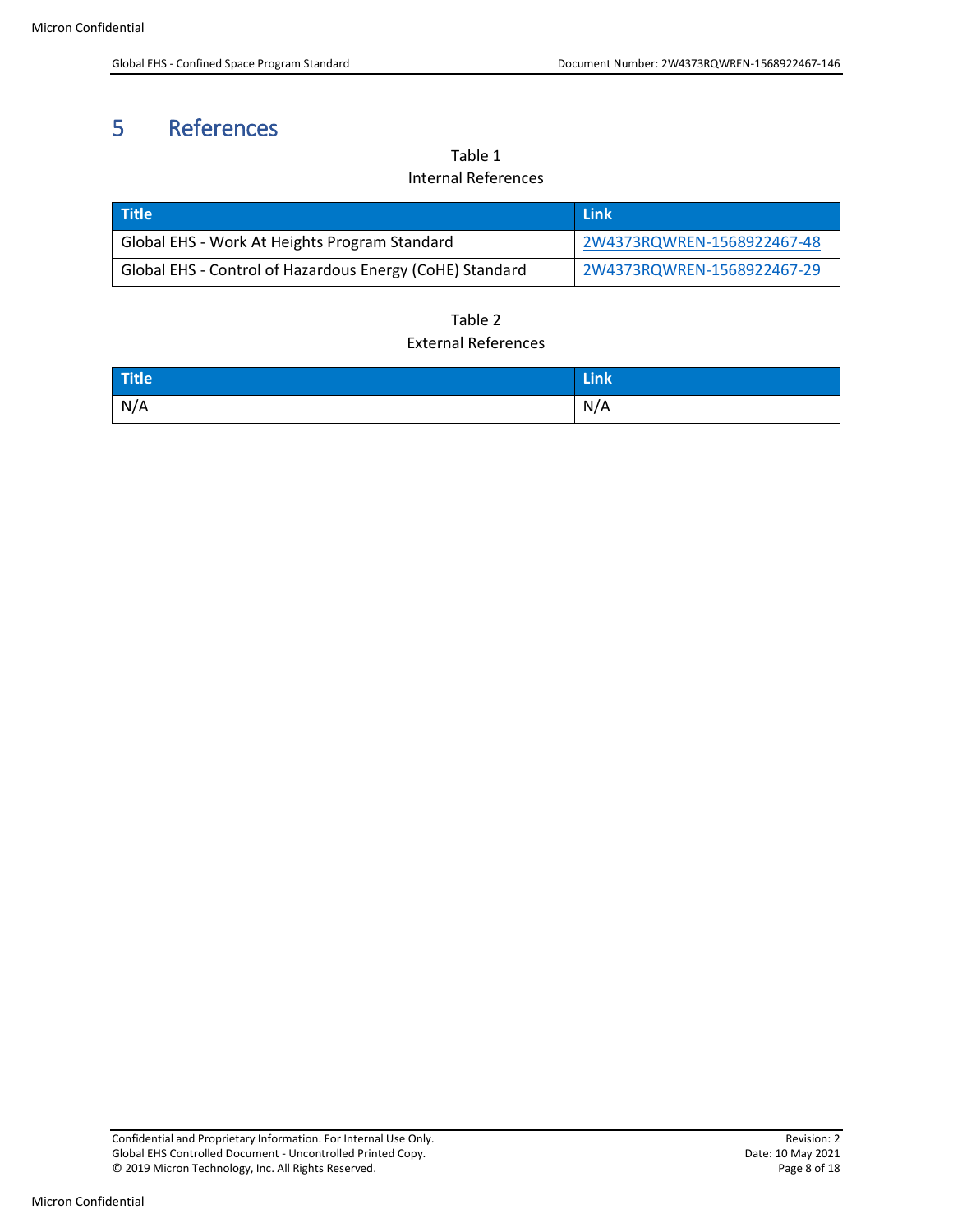### <span id="page-8-0"></span>6 Standard

#### <span id="page-8-1"></span>6.1 Confined Space Local Legal Requirements

Sites shall ensure that all confined space work activities comply with local EHS legal requirements and Micron internal standards. If legal regulatory requirements are more stringent than those established by Micron in this standard, the legal requirements will prevail.

• Sites shall be aware of legal requirements associated with confined spaces and shall ensure that all legal requirements are properly communicated to impacted stakeholders including contractors and that legal requirements are being observed through periodic management system auditing for the site.

#### <span id="page-8-2"></span>6.2 Evaluation of Confined Space

A qualified person shall conduct an initial survey of the premises and operations to identify confined spaces as defined by this standard.

- A documented inventory of current confined spaces shall be established to include the addition or deletion of confined spaces over time to keep a current record. The purpose of the evaluation is to develop an inventory of those locations or equipment, or both, which meet the definition of a confined space so that personnel may be made aware of them and appropriate procedures developed for each prior to entry. This inventory shall be accessible to those stakeholders that may need to know or access confined spaces.
- A "confined space" as stipulated by this Standard, is a space that meets all three of the following three criteria:
	- o Limited or restricted means for entry or exit from the space
	- o The space must be large enough for people to enter
	- o The space is not designed for continuous human occupancy
- A "**permit-required confined space**" as stipulated by this Standard, is a space that meets the criteria for a confined space and contains any of the following characteristics:
	- o Dangerous gases, vapors, or fumes are liable to be present to such an extent as to involve risk of fire or explosion, or persons being overcome thereby;
	- $\circ$  The supply of air is inadequate, or is likely to be reduced to be inadequate, for sustaining life;
	- o There is a risk of engulfment by material;
	- $\circ$  Has an internal configuration such that an entrant could be trapped or asphyxiated by inwardly converging walls or by a floor which slopes downward and tapers to a smaller cross- section; or
	- o Contains any other recognized hazards

#### <span id="page-8-3"></span>6.3 Permit-required Confined Space Identification

- For confined space and/or permit-required confined space identified in section 5.3, a sign reading "**DANGER - CONFINED SPACE, DO NOT ENTER**" or "**DANGER - PERMIT-REQUIRED CONFINED SPACE, DO NOT ENTER**" or one using other similar language is the minimum identification signage requirements for a confined space.
- The site may display additional essential information beside the above danger signage which include the following
	- Apply confined space permit before any entry operation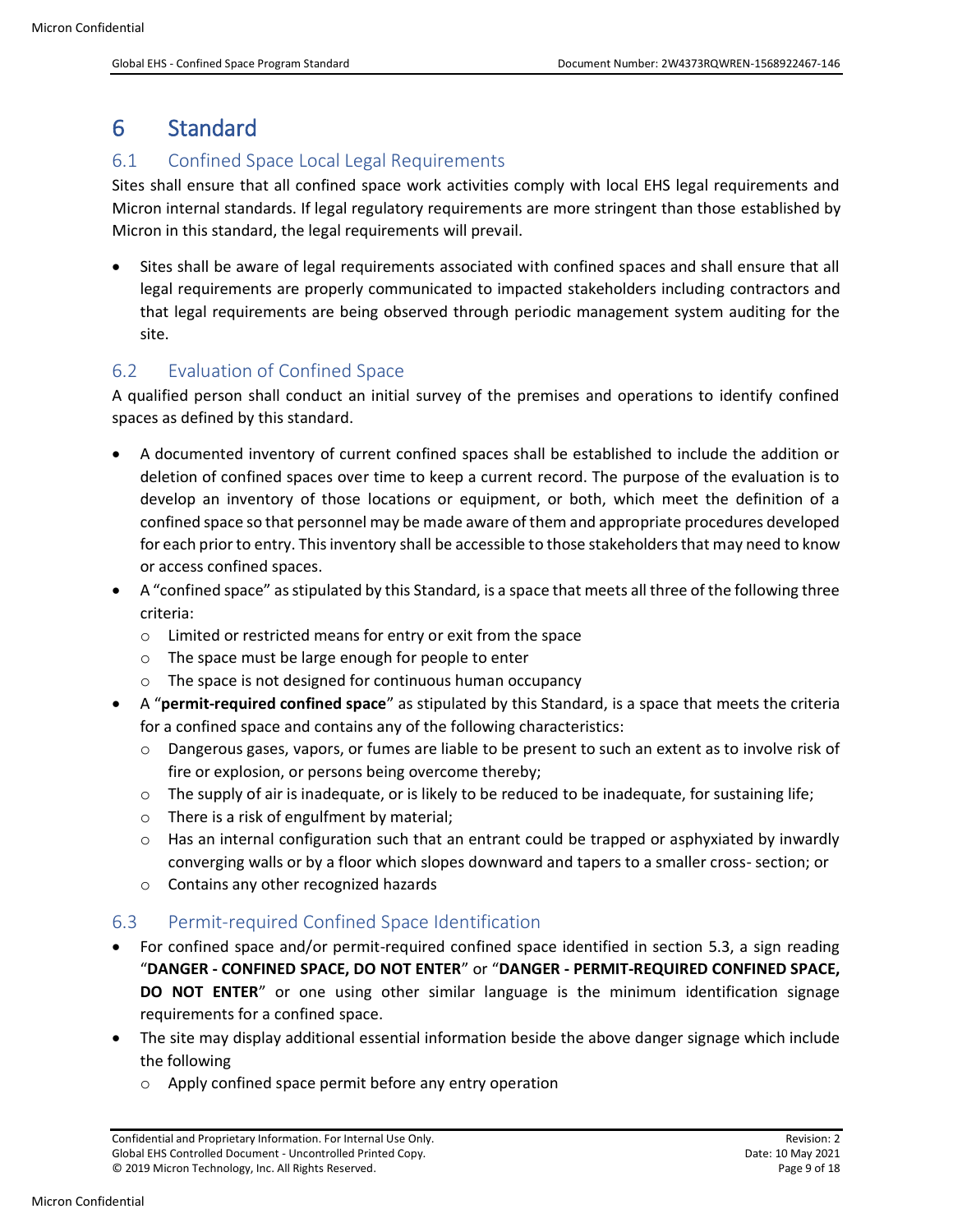- o Confined space identification number
- o Micron emergency contact information, department, person in-charge, contact, site emergency number

#### <span id="page-9-0"></span>6.4 Confined Space Entry Permit

No person shall enter or work in a permit-required confined space without a valid entry permit. A formal check is necessary to ensure that all the elements of a safe system of work are in place before any persons are allowed to enter or work in permit-required confined spaces.

- The entry permit shall clearly identify the roles and responsibilities of persons who may authorize particular jobs and who are responsible for specifying the necessary precautions (e.g., isolation, atmospheric testing, emergency arrangements, etc.). However, the entry permit does not entitle the applicant to carry out hot work or any other hazardous work. Separate permits-to-work (PTW) must be obtained to carry out this works.
- The confined space entry permit (hereinafter referred to as entry permit) and PTW ensure that:
	- $\circ$  The confined space work is carried out with careful consideration to the safety and health of persons who are carrying out the work;
	- $\circ$  Workers are informed of the hazards associated with confined space work;
	- $\circ$  The necessary safety precautions are taken and enforced when confined space work is being carried out.
- The entry permit shall adhere to local legislation for confined space permit and should generally include at the following information:
	- o Identification of the confined space;
	- o Location of the confined space;
	- o Purpose of entry;
	- o Entry date and time duration;
	- $\circ$  Validity of the permit (date and time of completion/expiration of entry/work);
	- o Potential hazards in the confined space;
	- o Control measures (how hazards will be controlled so that the space is safe to enter);
	- o Personal Protective Equipment (PPE);
	- o Emergency response and rescue plan;
	- o Name of confined space attendant;
	- o Results of the atmospheric testing of the confined space;
	- o Provision of ventilation;
	- o Names and signatures of confined space entry supervisor/assessor, and authorized manager.
- A copy of the entry permit issued by the entry supervisor/assessor shall be displayed by the supervisor clearly at the entrance to the confined space at all times so that entrants are informed of the condition of the space and the measures taken to ensure safe entry.
- If, after issuing an entry permit, the entry supervisor/assessor or any entrant determines that the entry is unsafe or that an additional hazard is present, the work will be stopped immediately, and all entrants will be removed from the space. The entry supervisor/assessor shall terminate entry and cancel the permit when:
	- $\circ$  The entry operations covered by the entry permit have been completed; or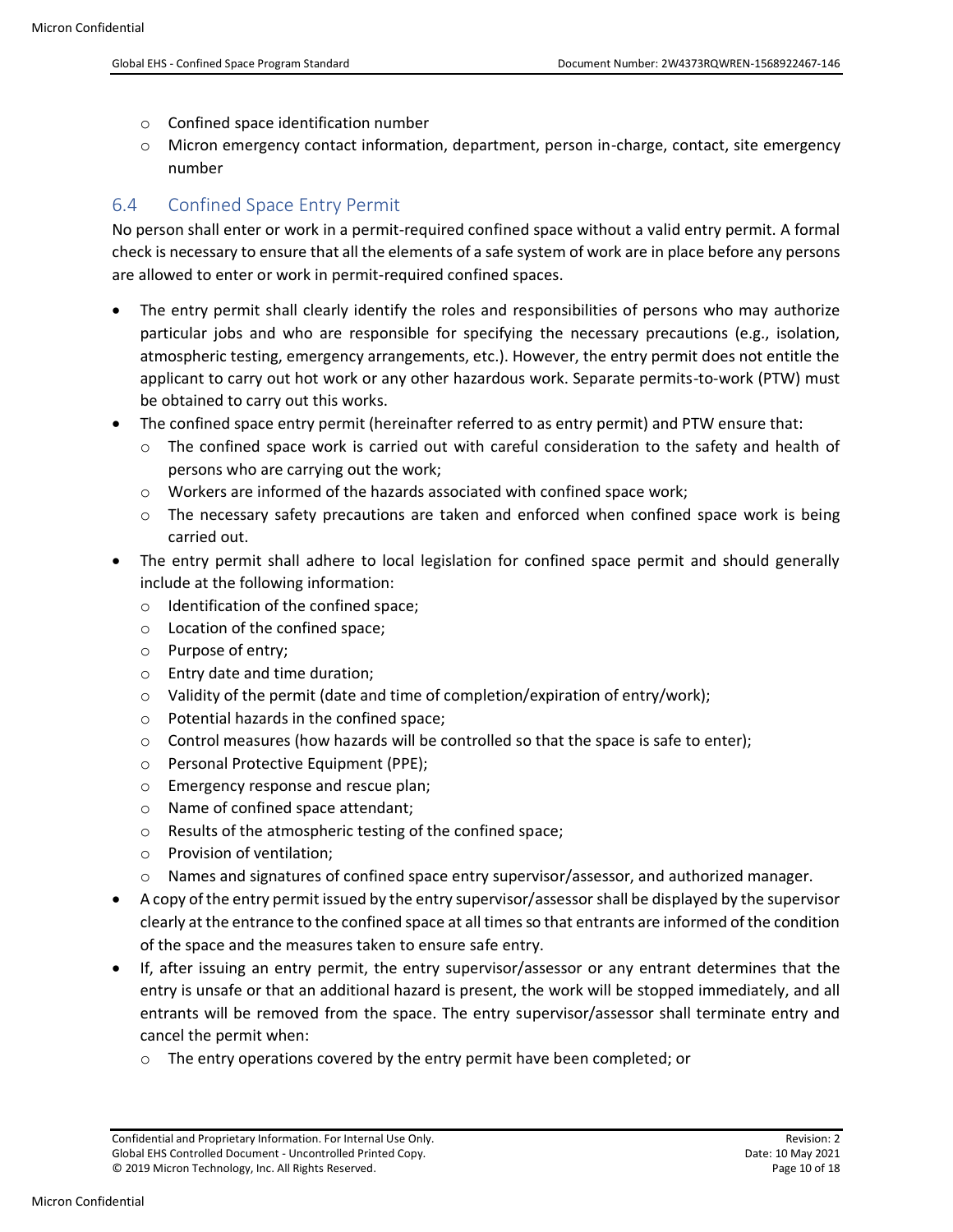- $\circ$  A condition that is not allowed under the entry permit arises in or near the permit space. For example, the entry supervisor/assessor is to revoke the entry permit when the monitoring equipment alarm sounds; indicating the deficiency of oxygen level, or 10% of LEL, or POEL of toxic gas is exceeded.
- When a hazardous atmosphere in a confined space is detected by periodic tests or continuous monitoring, the supervisor or confined space safety assessor shall withdraw the entry permit. A "no entry" sign shall be clearly displayed at the entrance of the confined space and the entry supervisor/assessor shall revoke the entry permit.
- The duration of the permit should not exceed the time needed to complete the assigned work or one work shift, whichever is less. As a rule, permits should only have a duration of one shift. Any conditions that would change the original conditions of the permit or entrants on the permit, should result in the permit being revoked and a new one issued.

#### <span id="page-10-0"></span>6.5 Control of Hazardous Energy for Confined Space

Many hazards in a confined space can be eliminated by effective hazardous energy control. Refer to the Control of Hazardous Energy, and equipment specific energy isolation procedures, for more details.

#### <span id="page-10-1"></span>6.6 Opening of Confined Space

Before an entrance cover is removed, any known unsafe conditions shall be eliminated.

- When entrance covers are removed, the opening shall be promptly guarded by a railing, temporary cover, or other temporary barrier. This will prevent anyone from falling through the opening which exposed to falling from height hazard. The barrier or cover shall prevent foreign objects from entering the space and protect each employee working in it. If it is in a traffic flow area, adequate barriers shall be erected to divert the traffic.
- It is necessary to take precautions when opening the covers to tanks and within other confined or enclosed spaces in the event the space is under pressure or hazardous materials have leaked from internal piping systems. It is important to leave at least two nuts on opposite sides of the cover in place until the cover can be cracked and any internal pressure has released.
- It is essential to use safety barriers to separate workers from hazards that cannot be reasonably eliminated by other engineering controls. Selection of suitable barriers will depend on the nature of the hazard and the size of the area or equipment to be cordoned off. The supervisor must determine if safety barriers will be needed for the confined space entry prior to any workers entering the confined space.

#### <span id="page-10-2"></span>6.7 Access and Egress

Where the possibility for inadvertent or unauthorized entry to a confined space exists, it is required to use appropriate means to prevent such an entry (e.g., a barrier or safety warning sign that is clear, legible and visible).

• A safe way in and out of the confined space should be provided for the individuals carrying out the work. Wherever possible, quick, unobstructed and ready access and egress should be made available. It is essential that the means of escape be suitable for use by every individual who enters the confined space so that he or she can escape quickly in an emergency.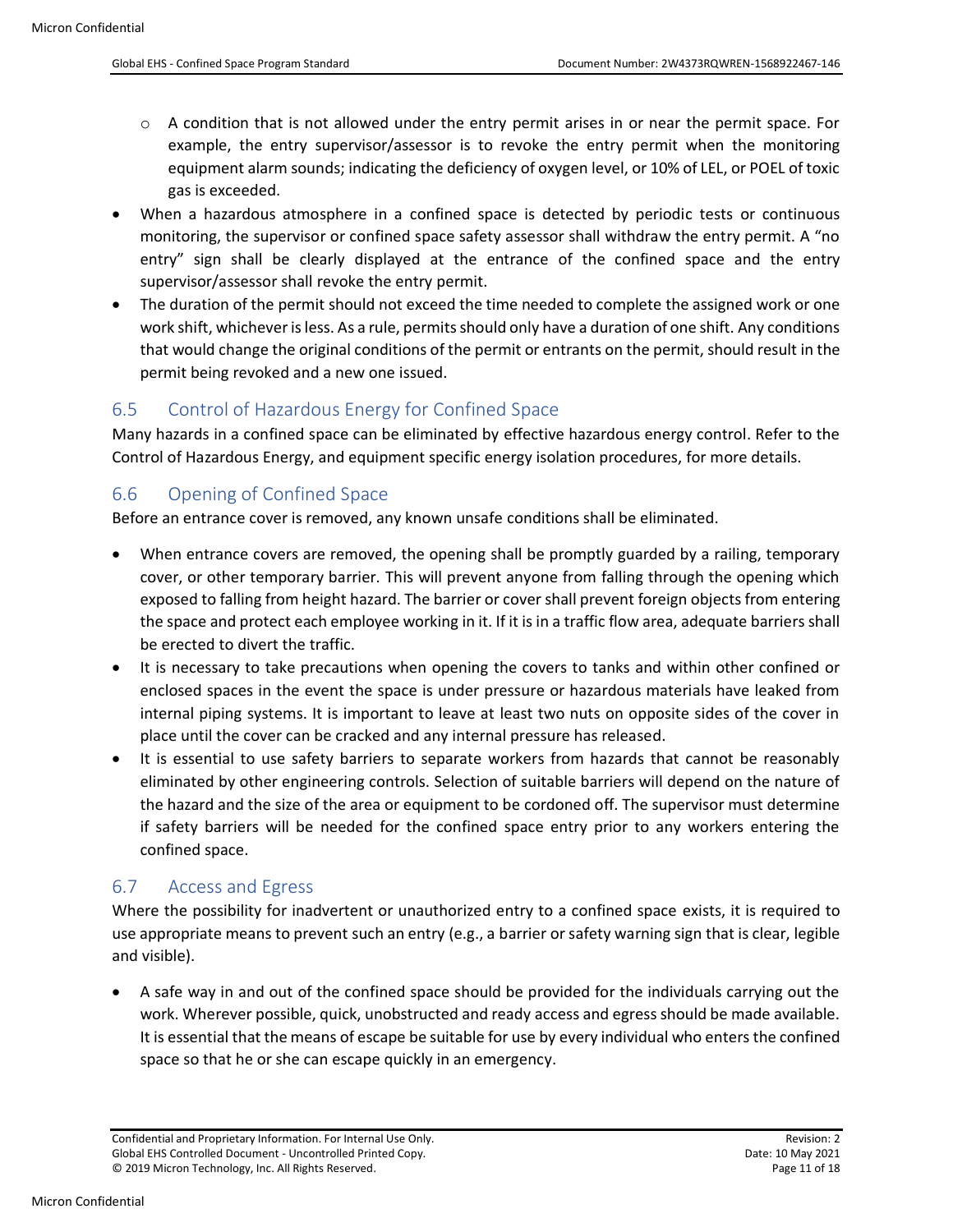- The size of openings used for access to and egress from confined spaces needs to be adequate to allow ready passage. Openings providing access need to be sufficiently large and free from obstruction to allow the passage of persons wearing the necessary protective clothing and equipment, and to allow adequate access for rescue purposes. These openings need to be kept clear whenever a confined space is occupied. Where practicable, it is necessary to have an alternative opening for insertion of hoses, ventilation ducts, power lines and other cables required for the work. Certain confined spaces may have design deficiencies which increase the level of entry risk to an unacceptable level. These include spaces whose openings are too tight for safe passage or which are of convoluted construction (turns, baffles, etc.), or which involve excessive distances to a point of escape. Structural modifications (e.g., the making of temporary openings) will be necessary before entry is possible in these cases.
- Confined Space Attendant should be appointed where any person enters or carries out any work in a confined space and remain outside the confined space to:
	- o Monitor atmospheric conditions in the space prior to and during entry and document air sampling results and other permit required information during entry.
	- o Monitor persons entering and working in the confined space;
	- $\circ$  Maintain regular contact with the persons in the confined space and when necessary assist them to evacuate should the need arise; and
	- o Alert the rescue personnel to activate the rescue operation in an emergency
- All confined space entrants are required to wear a suitable harness. The harness is required to facilitate non-entry rescue from the confined space. A hazard assessment of the space will determine the type of harness that will be needed.
- Confined space shall have and display a list of names of all entrants to the confined space available at all times.

#### <span id="page-11-0"></span>6.8 Communication

An effective and reliable means of communication among entrants inside the confined space, and between entrants and attendants, is required. When choosing a means of communication, it is advisable to consider all anticipated conditions inside the confined space (e.g., visibility, possibility of a flammable atmosphere, and noise levels) and to the personal protective equipment in use (e.g., ear muffs and breathing apparatus).

- The communication system used can be based on speech, hand signals, telephone, radio, and so on. Whatever system is used, it is important that all messages can be communicated easily, rapidly and unambiguously between relevant people. It is important to take note on the limited penetration of radio signals into buildings, vessels and below-ground structures. The advantages of having a person outside the confined space in direct voice and visual contact with the entrants are clear. This also facilitates the monitoring of entrants for the symptoms or behavioral effects of exposure to hazards.
- It is important that confined space entrant(s) are informed quickly if a situation arises on the outside which could endanger the entrants, such as problems with a supplied air system or ventilation system.
- Appropriate means of communication between the person working inside a confined space and the attendant stationed outside, whether by voice, rope tugging, tapping or by battery-operated communication system specially designed for confined space use.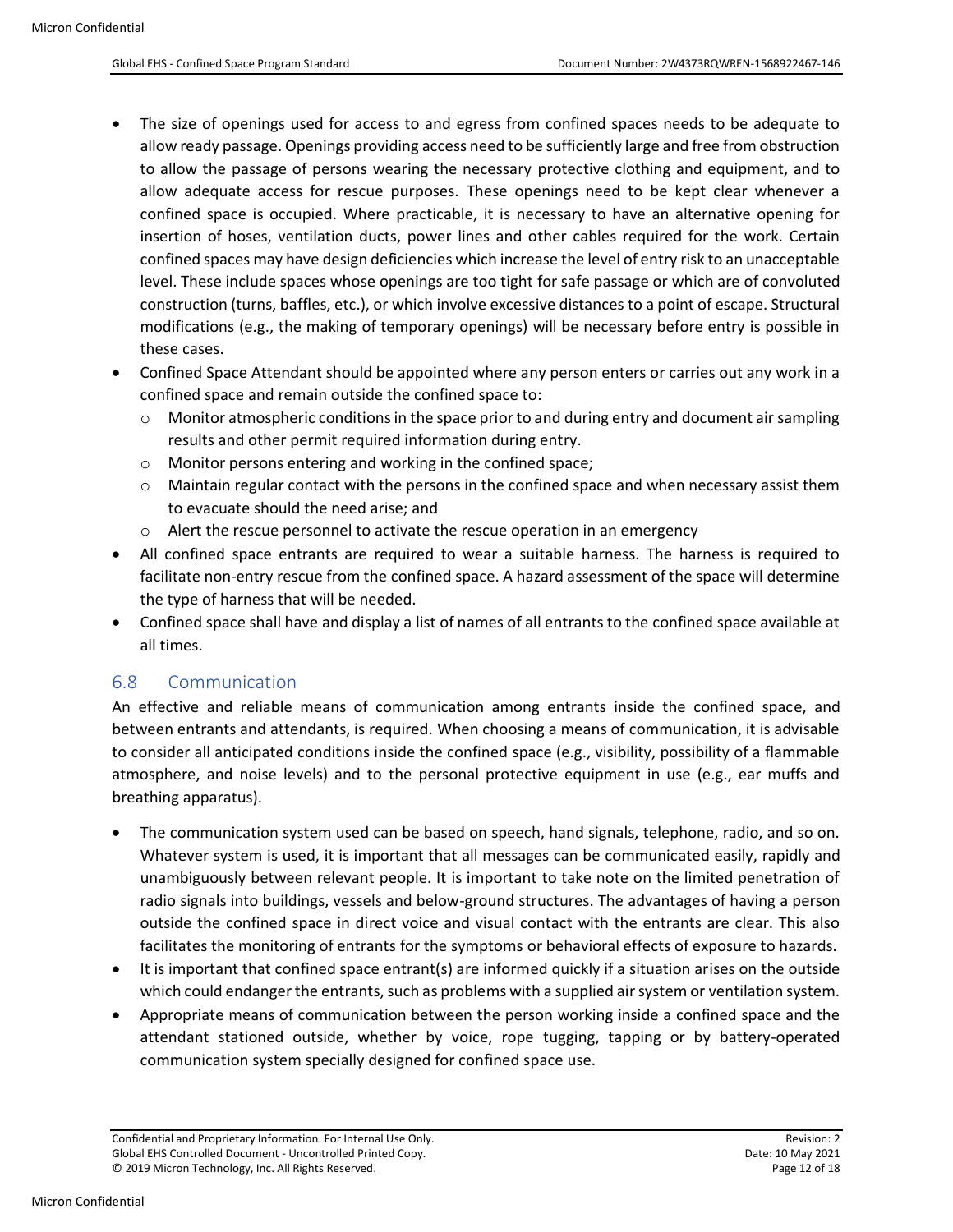#### <span id="page-12-0"></span>6.9 Lighting Requirements

Adequate and suitable lighting shall be provided for entry and work in a confined space. Access and passage into a confined space shall be provided with illumination of not less than 50 lux.

• Temporary lights shall be equipped with guards to prevent accidental contact with the bulb, except when the construction of the reflector is such that the bulb is deeply recessed. Temporary lights shall be equipped with heavy-duty electric cords with connections and insulation maintained in safe condition. Temporary lights may not be suspended by their electric cords unless cords and lights are designed for this means of suspension. Temporary lights and electrical services should be protected by an earth leakage circuit breaker (ELCB) or ground fault circuit interrupter (GFCI).

#### <span id="page-12-1"></span>6.10 Gas Testing and Monitoring for Hazardous Atmosphere

Atmospheric testing shall be required to evaluate the hazards in the confined space and to verify that it is safe for entry into the confined space.

- Satisfactory atmospheric testing is carried out by a competent trained confined space entry supervisor/assessor before entry into any confined space. Check the oxygen level and the possible presence of flammable and/or toxic gases to determine if entry is permitted.
- Initial testing shall be performed from outside the confined space by drawing the air from the atmosphere using suitable sampling devices while performing the atmospheric hazards assessment.
- Entry shall be prohibited whenever testing of the atmosphere indicates that levels of oxygen, flammability or toxicity are not within acceptable limits or appropriate controls are implemented, appropriate work procedures established, and appropriate personal protective equipment is used.
- If entry is absolutely necessary, it is important to ensure the level of flammable gases/vapors is less than 10% LEL. The confined space entrant shall wear suitable breathing apparatus (BA) and is authorized by Micron EHS manager to enter. All gas testing results shall be recorded and attached to the entry permit.
- The entry supervisor/assessor and attendant to know and establish what atmospheric hazards may be present in the confined space. Once the atmospheric hazards are known, the correct gas testing equipment and their corresponding alarm concentrations on the equipment must be pre-set. The preset would shall provide a warning on the dangerous level according to the limit values for the substance of concern. As a minimum, the following shall be tested: oxygen reading, flammable gases and vapors reading, and toxic gases and vapors reading.
- Atmospheric hazards in the confined spaced will be measured using a calibrated, direct readout instrument. Calibration of direct reading portable atmospheric testing instruments shall be conducted according to the manufacturer's recommendations, or more often if necessary because of the instruments usage, to ensure accuracy is maintained.
- At a minimum, a function check or a practice meeting the manufacturer's recommendations shall be done prior to each day's use. Always test for oxygen first, followed by flammable gases and vapors and then for toxic gases and vapors. It is critical for the test results to satisfy the following criteria before the entry permit can be issued.
- The acceptable atmospheric limits are:
	- o Oxygen reading:  $≥$  19.5 % Vol. to  $≤$  23.5 % Vol.
	- o Flammable gases and vapors reading: < 10% LEL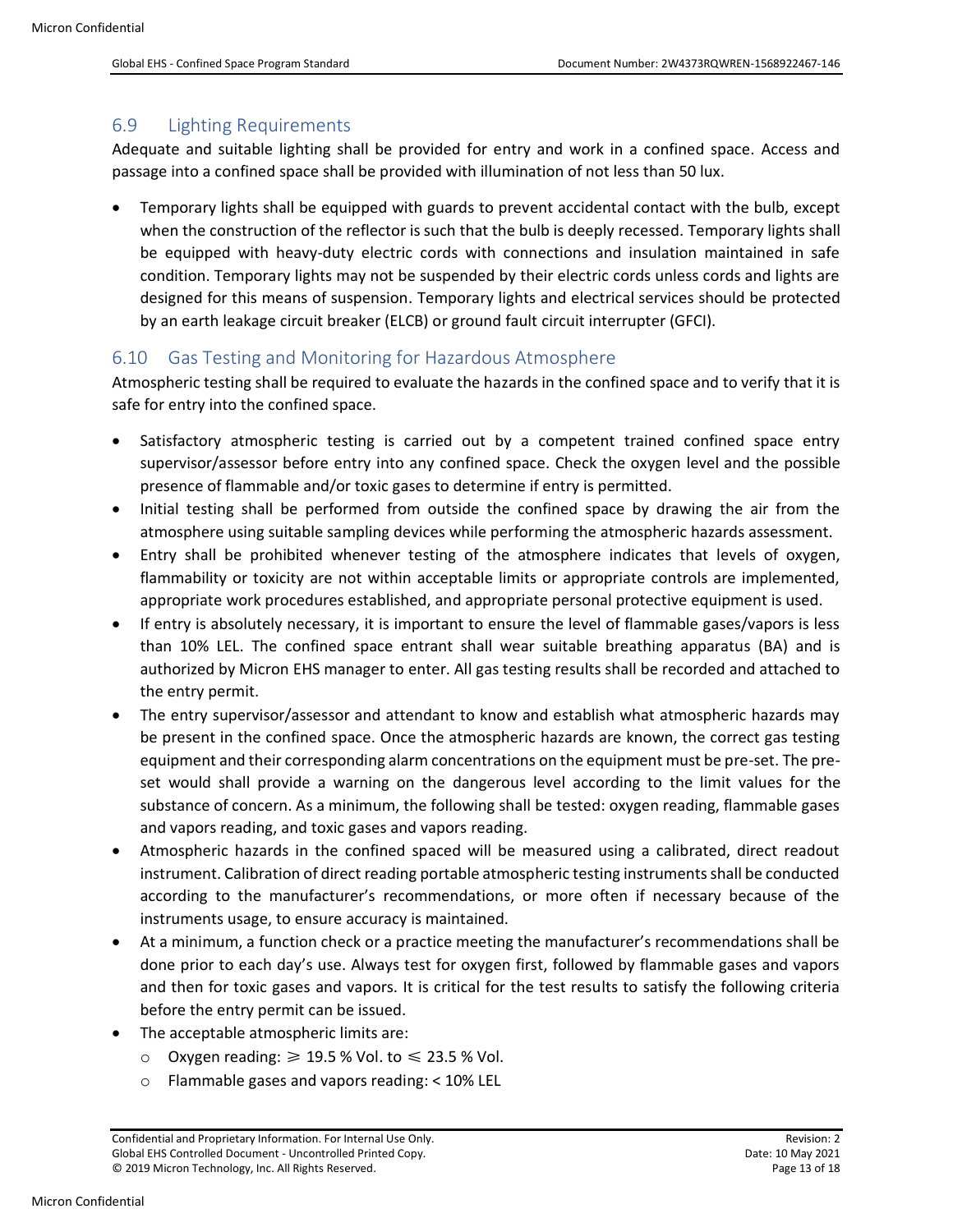- $\circ$  Toxic gases and vapors reading: < OEL values, action levels, or equivalent
- Continuous monitoring is required during any confined space entry even after the confined space is tested and certified safe for any person to enter, at least one person in a group working in the same vicinity shall be equipped with suitable instrument for measuring oxygen, combustible and the identified toxic contaminants.
- When the atmospheric hazards in a confined space are detected by the confined space safety assessor during periodic testing or continuous monitoring, all persons in the confined space shall vacate the confined space immediately. The confined space entry permit shall be cancelled immediately and "No Entry" signs must be prominently displayed at the entrance to prevent unauthorized entry.

#### <span id="page-13-0"></span>6.11 Ventilation

When a confined space is known to contain hazardous contaminants, supplemental exhaust ventilation is required it is crucial to purge the space adequately before any entry. Subsequently, Continuous ventilation shall should be provided to maintain a safe work environment. It is also important to note that purging and ventilation do not exclude the need for gas atmospheric monitoring testing.

- Purging of a confined space is conducted before any entry and the purpose is to remove any existing contaminants by displacing the hazardous atmosphere with another medium such as air, water, steam or inert gases. The choice of a suitable medium will depend on factors such as nature of the contaminants and their concentrations.
- Entry shall be prohibited when adequate ventilation is absent. Adequate and effective ventilation is required throughout the validity period of the entry permit. Even when the confined space has been certified safe for entry, new contaminants may be introduced from a change in conditions, or when work performed in the space such as welding releases new contaminants. It is important to provide an adequate and effective ventilation to always maintain the contaminants concentration level as low as possible, and the level of oxygen within the acceptable safe range.
- Mechanical ventilation shall be used when natural ventilation has been determined to be inadequate. is not adequate due to the unique characteristics of some confined spaces. Mechanical ventilation can largely be classified into three main types:
	- o Forced (supplied) ventilation; and
	- o Local exhaust ventilation (LEV);
	- o Push-Pull System
- Forced (supplied) ventilation introduces fresh air into the confined space through the use of a mechanical air moving devices such as a blower. The constant supply of fresh air in sufficient quantity will help to maintain the level of oxygen in the space within the safe range, as well as dilute the level of contaminants released in the confined space to an acceptable level. Forced ventilation used to dilute contaminants is usually more suitable when:
	- o The contaminants released are of relatively low toxicity;
	- $\circ$  The rate of emission or release is relatively constant and is of small quantities;
	- o Contaminants are gases or vapors or finely suspended solids;
	- o The release of the contaminants is widespread; or
	- o There is sufficient distance between the worker and the source and allow effective dilution to take place.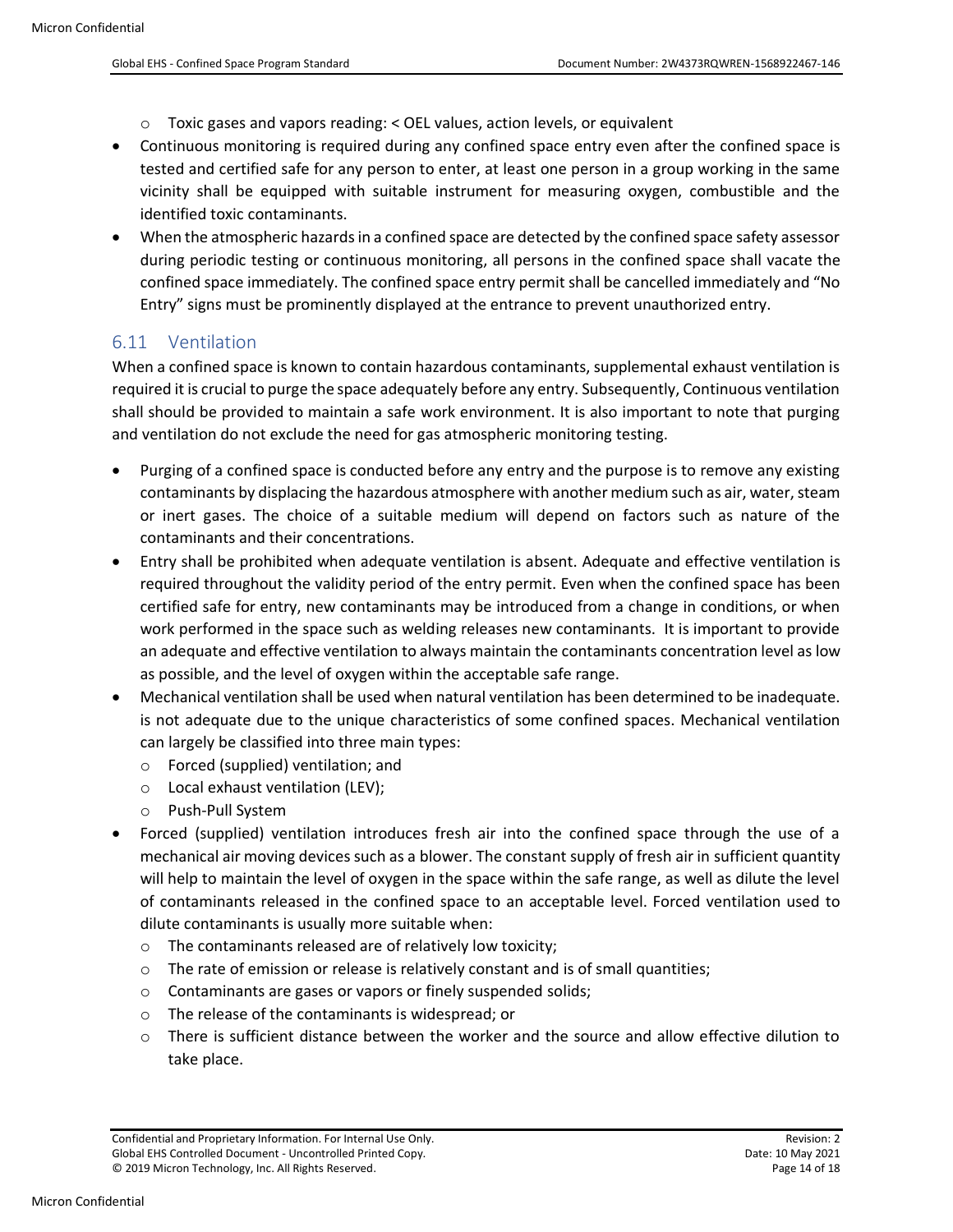- It is important to ensure that the air moving device is placed where the air is drawn into the confined space from a contaminant-free source. For example, it is not appropriate to place the air moving device behind a diesel generator where the exhaust gas of the generator could be drawn into the confined space.
- Exhaust ventilation is achieved by pulling air out of the confined space and in the process, removing the contaminants from inside the space. LEV is a specific application of exhaust ventilation where the extraction is applied directly at the contaminant source. The use of LEV should be considered when dilution ventilation is not effective due to restrictions in the confined space or when high local concentrations of contaminants may occur during work activities such as welding and chemical cleaning. In general, LEV is suitable when:
	- o The released contaminants are of relatively moderate to high toxicity;
	- o The rate of emission or release is of large quantity;
	- $\circ$  The contaminants are fumes or solids that are difficult to remove by dilution ventilation;
	- o The release of the contaminants is localized; and
	- o There is insufficient distance between the worker and the source to allow effective dilution to take place.
- For LEV to be effective, it is crucial to place the exhaust hood close to the contaminants' source. It is important that the exhausted air is discharged outside the confined space to avoid re-introduction into the space. In addition, it is also important that the fan capacity is adequate to pull the contaminants into the exhaust hood, move them along the duct and discharge into the atmosphere outside the space. As LEV removes air from the confined space, it creates a slight negatively pressured environment in the space. Therefore, it is important that replacement air is provided in the form of supply ventilation.
- A push-pull system uses a combination of both forced ventilation and exhaust ventilation. It usually provides more effective ventilation of the space than using any of the ventilation system alone and is highly recommended for use whenever practicable at Micron facilities. The push-pull system introduces fresh air into the space while removing contaminants by exhausting them. Below picture show an illustration of forced ventilation, exhaust ventilation and combination of both push-pull system.



*Figure 1 Illustration of Push-Pull System*

<span id="page-14-0"></span>Confidential and Proprietary Information. For Internal Use Only. Revision: 2 Global EHS Controlled Document - Uncontrolled Printed Copy. Date: 10 May 2021 © 2019 Micron Technology, Inc. All Rights Reserved. Page 15 of 18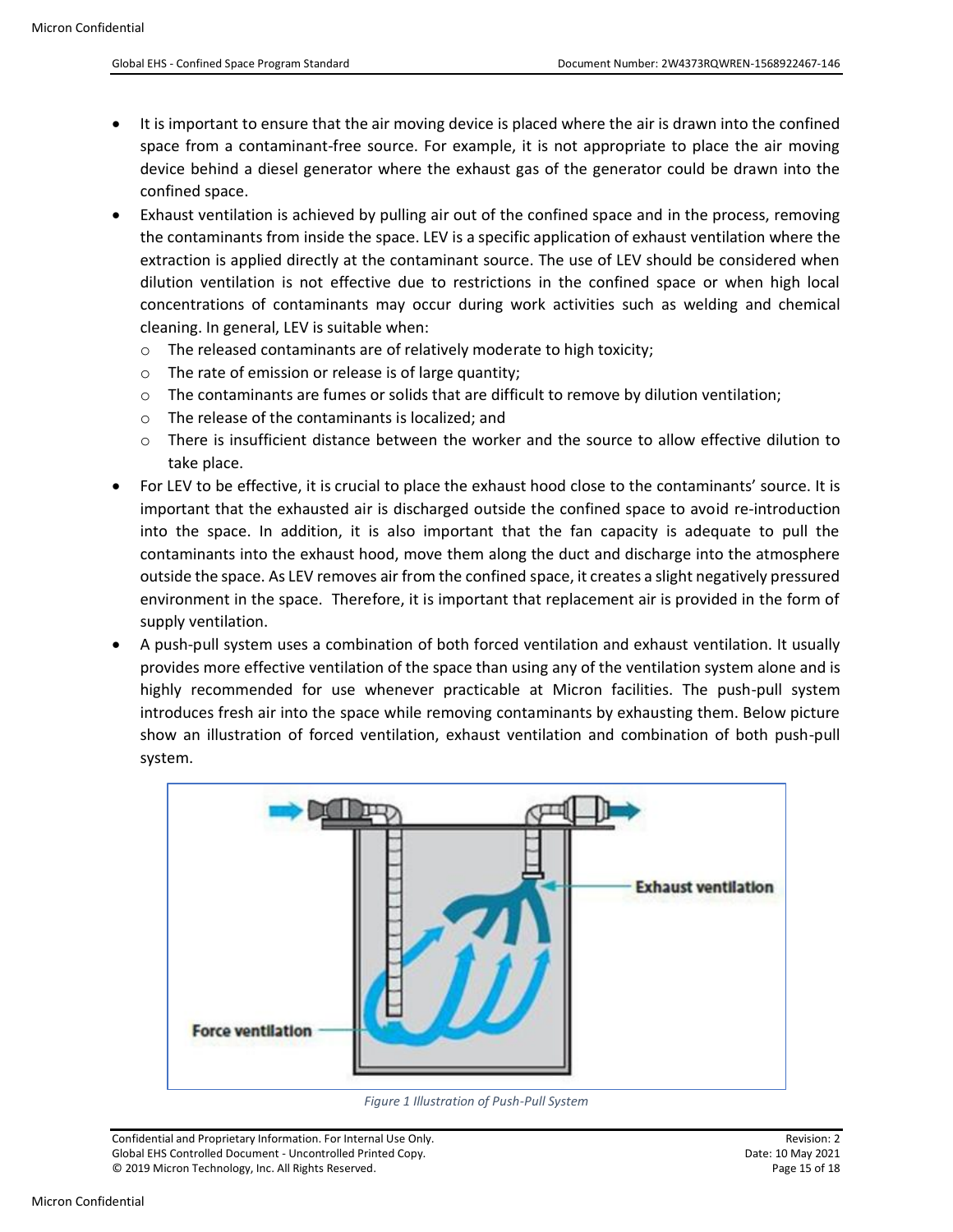#### <span id="page-15-0"></span>6.12 Emergency and Rescue Procedures

Confined spaces shall be considered as immediately dangerous to life and health unless proven otherwise. Plan and prepare emergency response and rescue procedures for all confined space entry work. These procedures shall be in place before any work commences. It is important to note that a very short period, approximately four minutes, without adequate breathing can cause a worker to suffer permanent brain damage due to lack of oxygen.

- Confined space rescue teams shall be notified prior to any confined space entry and the confined space rescue team shall be on call for all permit required confined space entries.
- Before anyone is authorized to enter a confined space, emergency rescue personnel shall be identified and available when an entrant needs assistance should an emergency occur. The hazards of the confined space shall be communicated to the rescue service. The site shall ensure the rescue capabilities are evaluated prior to the selection. If the confined space involves hazards posing an immediate threat to life or health, external rescue providers shall be located nearby ready for entry at a moment's notice. If the hazards involved are not immediately life-threatening, the rescue providers must be capable of responding within a reasonable time commensurate with the nature of the hazard. Site shall require and work with the rescue team to familiar with the following:
	- $\circ$  the types of confined spaces located in the facility,
	- o the hazards they may encounter,
	- o the entry means into the confined spaces,
	- o the types of rescue equipment to affect a rescue and
	- o the types of PPE required for any potential rescue.

#### <span id="page-15-1"></span>6.13 Training

The site shall ensure that any person, including contractor and vendor employees, required to enter a confined space is adequately trained in the tasks they are expected to perform. Entry personnel shall also attend any local mandatory training requirements needed to accomplish the mission of entering, working and exiting the space safely. This is to ensure that they understand the definition of a confined space, hazards associated with confined space work, entry procedures, measures to prevent and control hazards, safety precautions to take, and emergency procedures. It is important to have the training that is consistent with their duties and responsibility. In practice, some of the duties can be performed by the same person.

• Records of all confined space training, including refresher and supplementary training shall to be properly documented and kept by the site for as long as the persons continue to be involved in confined space work.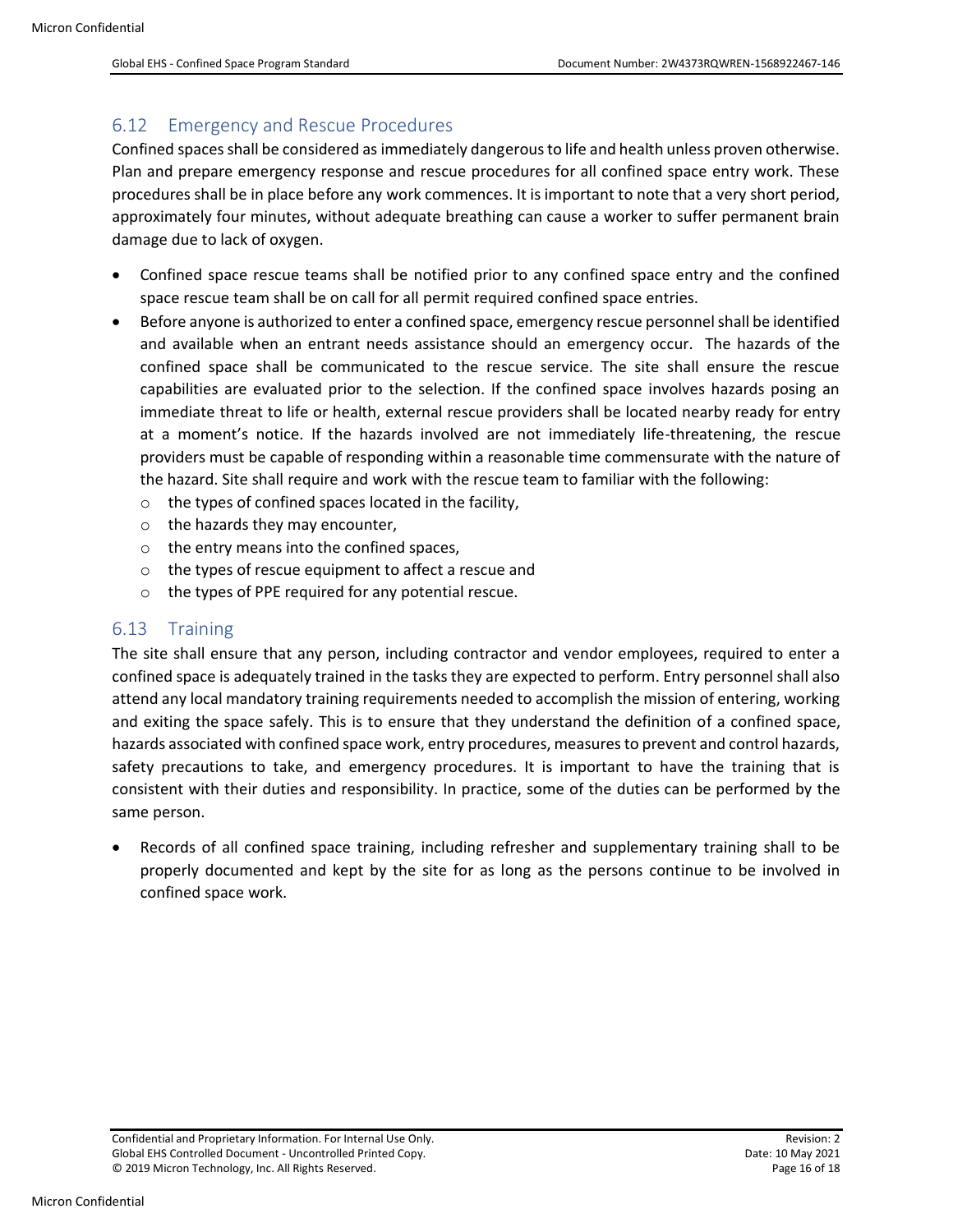# <span id="page-16-0"></span>7 Appendices

None

### <span id="page-16-1"></span>8 Document Control

| <b>Items</b>        | <b>Details</b>                                                                                                                                                                                                               |  |  |  |  |
|---------------------|------------------------------------------------------------------------------------------------------------------------------------------------------------------------------------------------------------------------------|--|--|--|--|
| <b>ECN Facility</b> | <b>CORP EHS</b>                                                                                                                                                                                                              |  |  |  |  |
| <b>ECN Area</b>     | <b>EHS SAFETY</b>                                                                                                                                                                                                            |  |  |  |  |
| Approval            | This document is approved by the following MT Group(s):                                                                                                                                                                      |  |  |  |  |
|                     | GLOBAL EHS SEAL LT                                                                                                                                                                                                           |  |  |  |  |
| Notification        | Notification of changes to this document is managed through EDC Micron Approval<br>Workflow to the MT Group(s):                                                                                                              |  |  |  |  |
|                     | GLOBAL_EHS<br>٠<br>GLOBAL EHS MANAGERS<br>٠<br>GLOBAL_EHS_SEAL_LT<br>٠<br>GLOBAL_EHS_TEAM_MEMBERS<br>٠<br>GLOBAL_FAC_NOTIFY<br>٠<br>GLOBAL_FAC_MANAGER<br>٠<br>and any other relevant groups as requested by ECN Originator. |  |  |  |  |
| Review              | This document will be reviewed at least biennially (once per two years) by Global EHS<br>Team through the EDC Periodic Document Review (PDR) process.                                                                        |  |  |  |  |